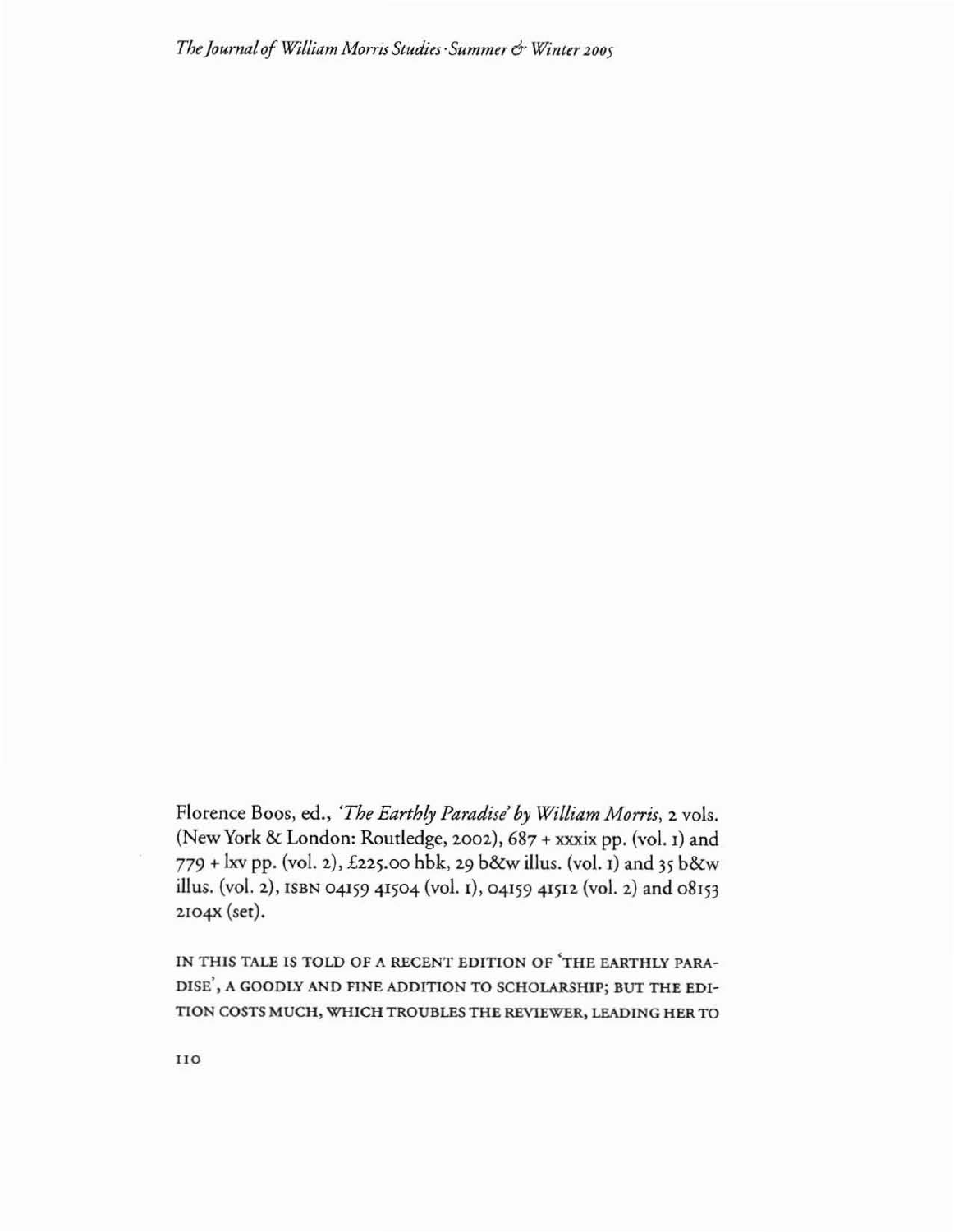ASK WHOMSOEVER MAYLIKE TO LISTENWHETHERTHE FUTURE OF EDIT-ING MORRIS WILL BE FOUND IN OTHER - VIRTUAL - LANDS.

THERE ARE FEW PEOPLE on the planet who know more about Morris's poetry than Florence Boos. There are also few people who have demonstrated more commitment to making Morris's poetry a subject worthy of serious scholarship and hence of note to the wider community ofVictorianists. This latter task is no easy one. Aside from *The Defence of Guenevere* volume, Morris's poetry is still sometimes overlooked by modern scholars who see little in it that merits sustained critical discussion. Boos herse1fhas observed that the 'originality and experimental qualities [of Morris's poetry] might have been better appreciated had he accomplished somewhat less in other areas of life' ('1896-1996: Morris's Poetry at the *FindeMillenaire', Victorian Poetry* 34:3(1996), p. 285). Alongside this isthe otherwell-rehearsed view that most of his poetry is too long and rambling. It is therefore welcome that in recent years Routledge have published Boos's two-volume scholarly edition of *The Earthly Paradise* (hereafter *TEP*) as it is one more attempt to counter such dismissals.

Boos has been writing about *TEP* since the 1980s, and her most sustained account of the work appeared in 1991 in *The Design of William Morris' Earthly Paradise'* (Edwin Mellen Press). The new edition opens with a 41-page Introduction which sets the poem in the context of Morris's other work, and which also discusses its biographical and critical genesis, the poem's message and design, Victorian historicism and Morris's use of the past, the poem's reception in both the nineteenth and twentieth centuries and an account of its publication history.This last section includes a rationale for the editiorial procedures and decisions that Boos has made, which makes for interesting reading. Morris reviewed the text of*TEPfor*the publication ofthe first single-volume edition by ReevesandTurner in 1890, and made a number of changes in wording and punctuation. The 1896 Kelmscott edition, in press at the time of Morris's death, made further changes, and Boos considers that it is 'this edition ... which most closely embodies Morris's own principles of punctuation and design'  $(p, 35)$ . She then offers an account ofMay Morris's editing of *TEP* for the *Collected Works* (the relevant volumes, III and IV, were published in 1910–11). What might come as a surprise is that the *Collected WOrks* - and the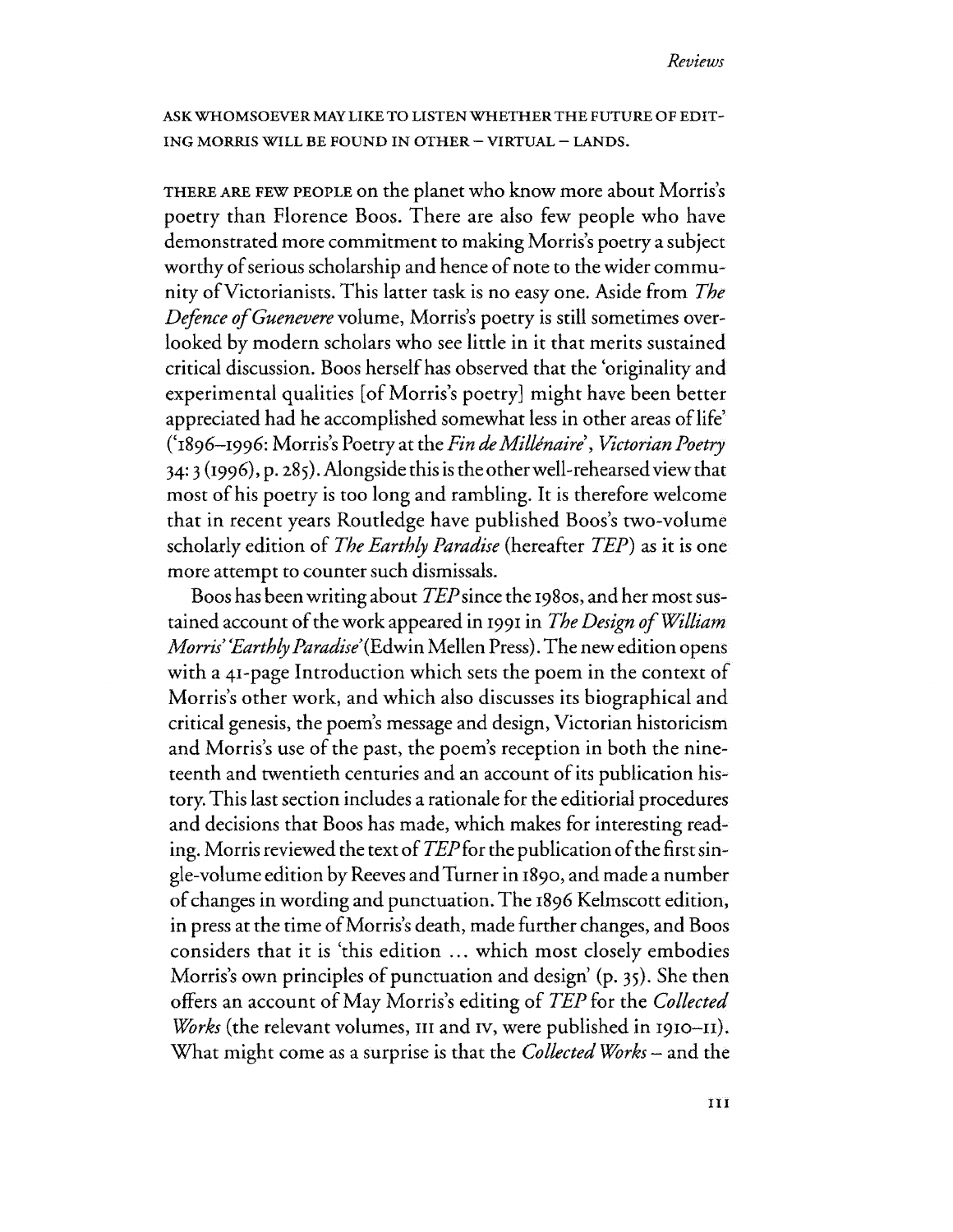*CollectedWorks* asawhole has eversince been taken asthe standard edition of Morris's works – 'makes thousands of changes in punctuation and capitalisation from Morris's editions of  $1890$  and  $1896'$  (p. 36). Boos's conclusion in relation to establishing a copy-text for her own edition is that 'May Morris's decisions as she prepared the 1910–11 text do not create an indefeasible editorial authority for retention of changes in the 1910-n text whose source and rationale are otherwise unknown.The present edition istherefore based primarilyon the 1896 Kelmscott text'  $(p, 40)$ . As many more recent editions of Morris's writings have been reprints ofthe *Collected Works* texts, Boos's comments here suggest that a wholesale re-editing of Morris's poetry and prose is now needed.

Undoubtedly these volumes will be the place to start for anyone now working on *The Earthly Paradise:* as well as the extensive Introduction Boos also lists the various early drafts of the individual tales and their whereabouts, and both volumes conclude with a detailed appendix of collations from the Huntington Library manuscript and the three main editions of *TEP* produced in Morris's lifetime. For the person more interested in actually reading the poems the text is well presented, and incorporates the large decorated initials used in the Kelmscott version for headings and sub-sections. The notes to the text alsodo not overwhelm it- ascan be the casewith some scholarly editions - but remain helpful (and necessary) in a work so full of allusions to different European mythologies and storytelling.

Both volumes also open with a more-than-usually-generous selection of images related to Morris in the 1860s and  $'7$ os, and to  $TEP$ specifically. These range from paintings and photos of Morris, through relevant paintings and sketches by Burne-jones, to images of pages from the Kelmscott edition. This range of visual material is welcome, particularly in the context of a work which was initially conceived as an illustrated text. It is also here) I would argue, that the limits of this edition *as a book* start to show themselves. Inevitably, most scholarly editions only reproduce a certain number of images and other visual contextual material, and the more there are, often the higher the price of the book. This is not a cheap edition of  $TFP$  by any means, and it is unlikely to be encountered by  $(m)$ any outside of research universities. Such is the way of academic scholarly book publishing in the early twenty-first century that editions such as Boos's